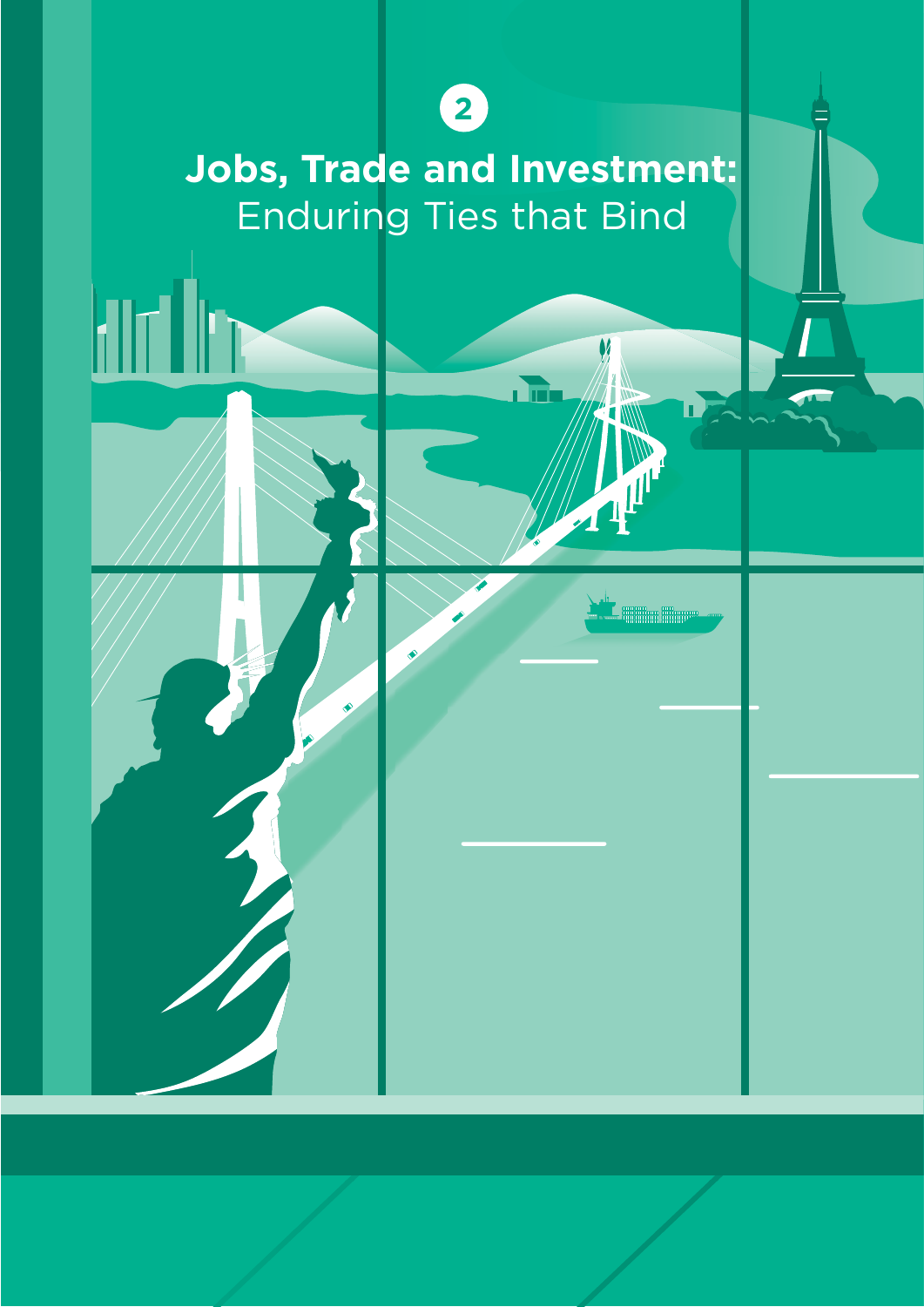

Despite much talk of de-globalization, chatter of "America first" in the United States, and "strategic autonomy" in some parts of Europe, the two sides of the North Atlantic remain deeply intertwined and embedded in each other's markets. This is not likely to change any time soon, given the deep and entangled commercial ties that link the transatlantic economy, and the fact that shareholders and stakeholders on both sides of the pond directly benefit from deep transatlantic integration. The fact that the United States and Europe are each embroiled in increasingly contentious trade and investment tensions with Russia and China also suggests transatlantic cooperation will endure. And the post-pandemic world of tighter energy supplies and tighter labor markets portends thicker transatlantic ties.

China, to be sure, has arrived on the international stage. But thanks to the dense interlinkages of investment, trade, technology, innovation and jobs that bind the two sides of the North Atlantic together, the transatlantic economy remains a central pillar of the global economy. The combined output of the United States and Europe accounted for roughly one-third of world GDP in terms of purchasing power parity in 2021. Excluding the UK, the EU27 and the United States account for a substantial 31% of world GDP – higher than the combined output of China and India (one-quarter of world GDP) and on par with the newly created combined output of the Regional Comprehensive Economic Partnership (RCEP) in Asia of 31% of GDP.

**31%** 

**31%**

The transatlantic economy is not only larger than the twin giants of Asia but also significantly wealthier. And because wealth matters, it's little wonder that consumers in the United States and the EU easily outspend their counterparts in China and India. As mentioned in Chapter One, the two combined accounted for 50% of global personal consumption in 2021, versus a combined share of just 14% for China and India. Per capita incomes – a key metric of a nation's wealth – matter and on this score, it's no contest. The United States (with an estimated per capita income of roughly \$69,000 in purchasing power parity terms in 2021) and the European Union (est. \$48,000) are far wealthier than China (\$19,000) and India (\$7,000).

In addition to the above, the transatlantic economy is a repository of innovation and technological advancement, and at the forefront of global foreign direct investment and global mergers and acquisitions (M&A) activity. Taken together, U.S. and European goods exports to the world (excluding intra-EU trade) accounted for roughly 26% of global goods exports in 2020, the last year of complete data; combined goods imports represented around one-third of the world total. Meanwhile, the United States and Europe together accounted for roughly 64% of global inward stock of foreign direct investment (FDI) and 65% of outward stock of FDI. Each partner has built up the great majority of that stock in the other economy. Mutual investment in the North Atlantic space is very large, dwarfs trade, and has become essential to U.S.



U.S. and EU27

Regional Comprehensive Economic Partnership (RCEP)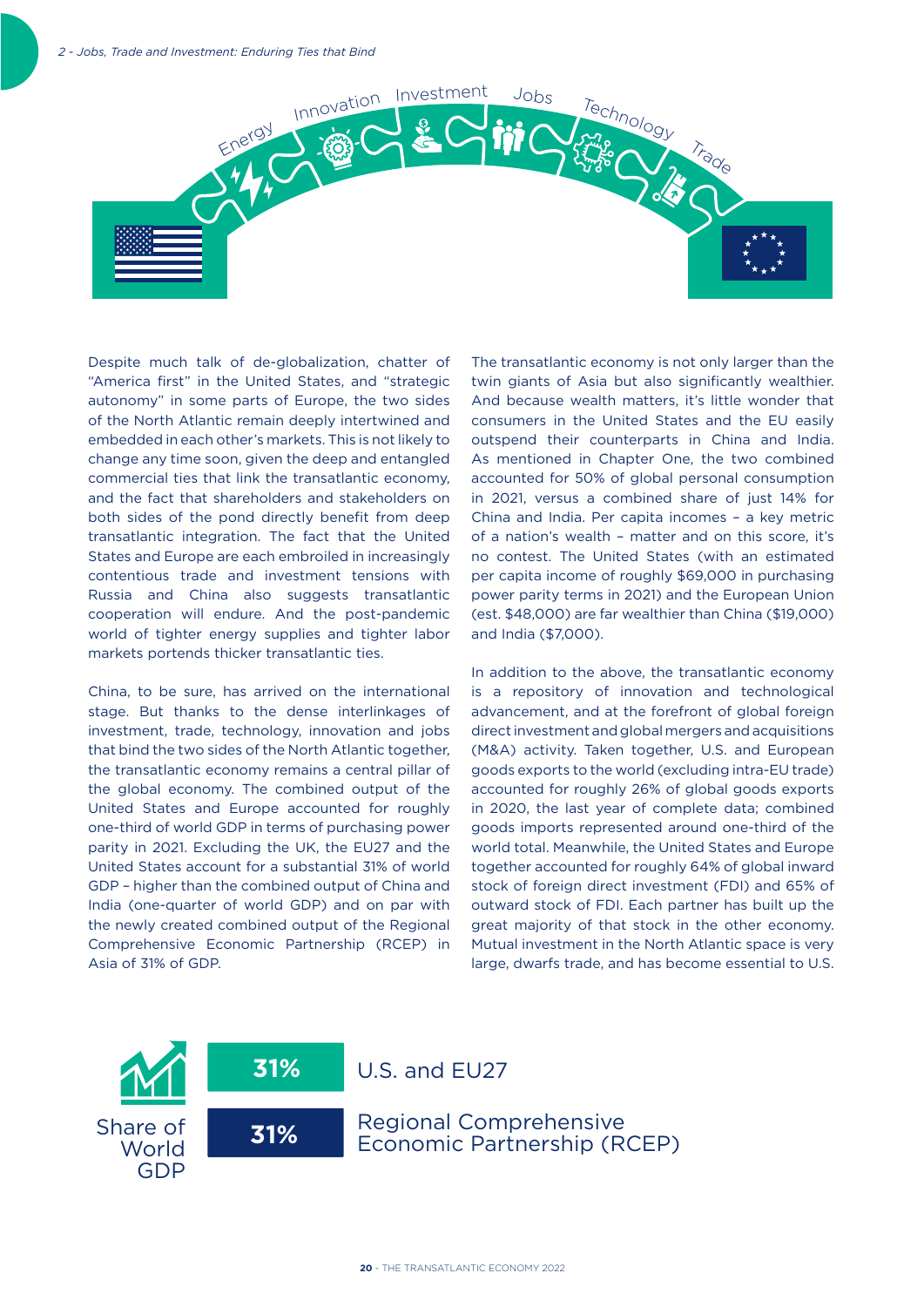

#### Table 1 The Transatlantic Economy vs. The World (Share of World Total)

*Sources: UN, IMF, figures for 2020.Transatlantic economy measured as U.S., EU, U.K., Norway, Switzerland and Iceland. 1. Based on PPP estimates.* 

*2. Excluding intra-EU, U.K., Norway, Switzerland and Iceland trade.*

and European jobs and prosperity. Over 70% of M&A purchases are by U.S. and European companies.

It is no surprise, therefore, that the largest commercial artery in the world stretches across the Atlantic. Total transatlantic foreign affiliate sales were estimated at \$5.7 trillion in 2020, easily ranking as the most integrated commercial partnership on account of the thick investment ties between the two parties.

That said, the burgeoning middle class of the developing nations represents new sources of supply (labor) and demand (consumers) for U.S. and European firms. American and European companies are building out their in-country presence in the developing nations, and for good reason. Economic growth rates are still above the global average in most nations, populated with young consumers who desire Western goods and services. In addition, the

technological skill levels of many developing nations are now on par with many developing nations. China, for instance, is a rapidly emerging as an innovation superpower; India lags behind but is advancing; more people in Latin America, Africa and the Middle East are online and connected to the global digital economy. It all makes perfect sense for U.S. and European firms to invest outside the transatlantic economy.

What is often missing from this either/or picture, however, is the fact that for many U.S. and European companies, the transatlantic economy is the geoeconomic base from which they can engage successfully in other parts of the world. Many European car companies, for instance, invest in the United States and then export cars made in the U.S.A. to China and other countries. U.S. services companies, in turn, use the scale offered by their



## **The transatlantic economy**

A launchpad to the rest of the world for U.S. and European companies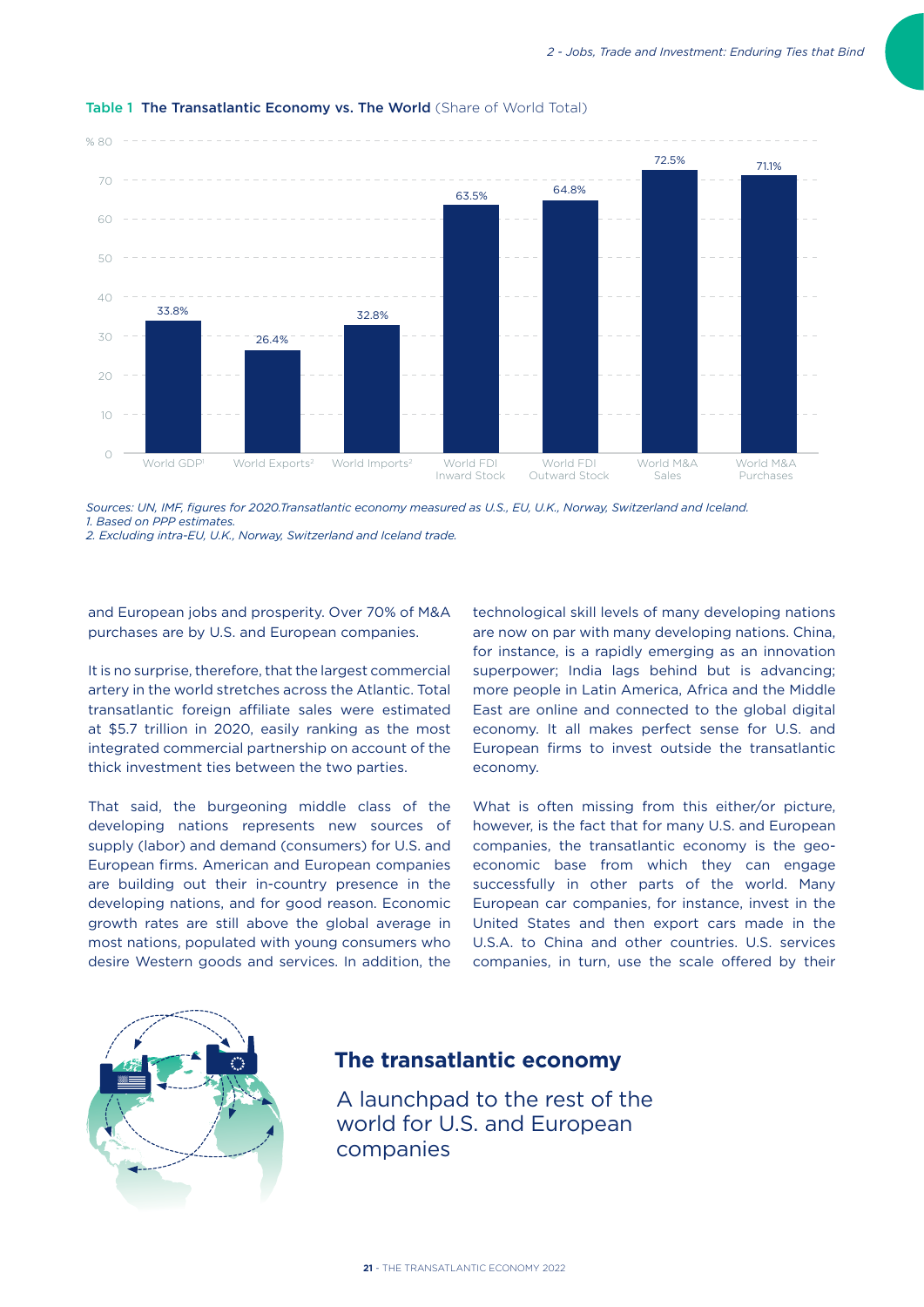

#### Table 2 America's Major Commercial Arteries

*Foreign Affiliate Sales: Author's estimates for 2020. Total Trade: Data for goods & services, 2020. South/Central America and Caribbean includes Mexico. Source: Bureau of Economic Analysis.*

dense investment linkages across the transatlantic economy to be globally competitive when it comes to offering services in other parts of the world. Many U.S. multinationals – for both goods and services – also use their presence in Europe to serve the markets of North Africa and the Middle East and beyond.

In all of these ways, the transatlantic partnership remains important not only to the United States and Europe, but also to the world. The U.S.-European partnership is too big and too important to fail, as made all too clear when dissecting the activities of foreign affiliates on both sides of the pond.

### **The Ties That Bind – Quantifying the Transatlantic Economy**

We have long made the case that when it comes to global commerce, traditional trade statistics are incomplete and misguided metrics when measuring the level of global engagement between two parties. Global commerce beats to the tune of foreign direct investment and affiliate sales, not crossborder trade. Hence, as we outline and emphasize each year in this survey, it is the activities of foreign affiliates – the foot soldiers of the transatlantic partnership – that bind the United States and Europe together. Investment, not trade, drives U.S.- European commerce. Understanding this dynamic is essential to understanding the enduring strength and importance of the transatlantic economy.

Over the past years we have outlined and examined eight key indices that offer a clear picture of the "deep integration" forces binding the U.S. and Europe together. This chapter updates those indices with the latest available data and our estimates. Each metric, in general, has ebbed and flowed with cyclical swings in transatlantic economic activity, but has nevertheless grown in size and importance over the past decade.

#### **1. Gross Product of Foreign Affiliates**

As standalone entities, U.S. affiliates in Europe and European affiliates in the United States are among the largest and most advanced economic forces in the world. The total output, for instance, of U.S. foreign affiliates in Europe (an estimated \$655 billion in 2020) and of European foreign affiliates in the United States (estimated at \$678 billion) was greater than the total gross domestic product of most countries. Combined, transatlantic affiliate output – around \$1.3 trillion – was larger than the total output of such countries as the Netherlands, Turkey or Indonesia.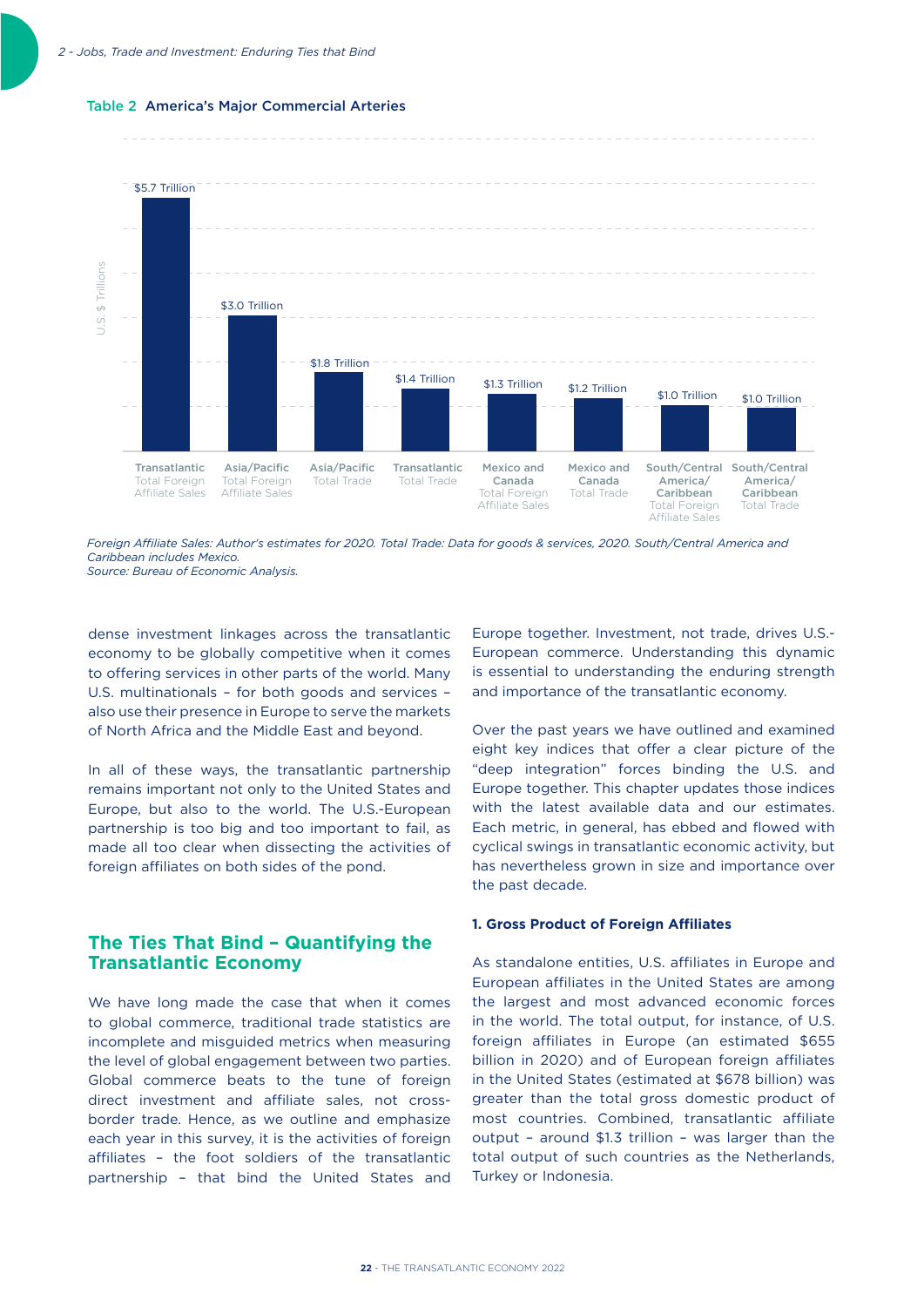## **Total output of foreign affiliates**

(2020 estimate)



**\$678 billion**  Europe in the U.S. **\$655 billion** U.S. in Europe

## **U.S. affiliate output**





By our estimation, European affiliate output in the United States dropped by around 2.2% in 2020, due to the pandemic-related slowdown in U.S. economic activity, while U.S. affiliate output in Europe slipped by 4.5%. Affiliate output most likely rebounded in 2021 from the depressed levels of the prior year and are set to continue expanding this year. In the United States, European affiliates are operating in one of the most dynamic economies in the world and are expected to boost their near-term output again this year.

On a global basis, the aggregate output of U.S. foreign affiliates was around \$1.4 trillion in 2020, with Europe (broadly defined) accounting for around 48% of the total. Looking at actual figures for 2019 from the Bureau of Economic Analysis, U.S. affiliate output in Europe (\$686 billion) was 73% greater than affiliate output in the entire Asia-Pacific region (\$396 billion).

In the United States, meanwhile, European affiliates are major economic producers in their own right, with British and German firms of notable importance. The U.S. output of British companies was estimated

at \$168 billion in 2020, about one-quarter of the European total. For the same year, output from German affiliates operating in the United States totaled \$129 billion, or nearly 20% of the European total.

In 2019, the last year of available data, European affiliates in the United States accounted for nearly 62% of the roughly \$1.1 trillion that affiliates of foreign multinationals contributed overall to U.S. aggregate production.

Beyond Europe, only Canadian and Japanese investors have any real economic presence in the United States. Japanese affiliate output totaled nearly \$163 billion in 2019, the last year of complete data, while Canadian affiliate output totaled \$127 billion. Foreign direct investment from China had soared in the United States over the past few years, but from a relatively low base, and now is plummeting due to bilateral commercial tensions and tighter U.S. scrutiny of such investments. Chinese affiliate output in the U.S. totaled just \$15 billion in 2019, less than that of Sweden (\$20 billion).



**Beyond Europe, only Canada and Japan have a significant economic presence in the United States**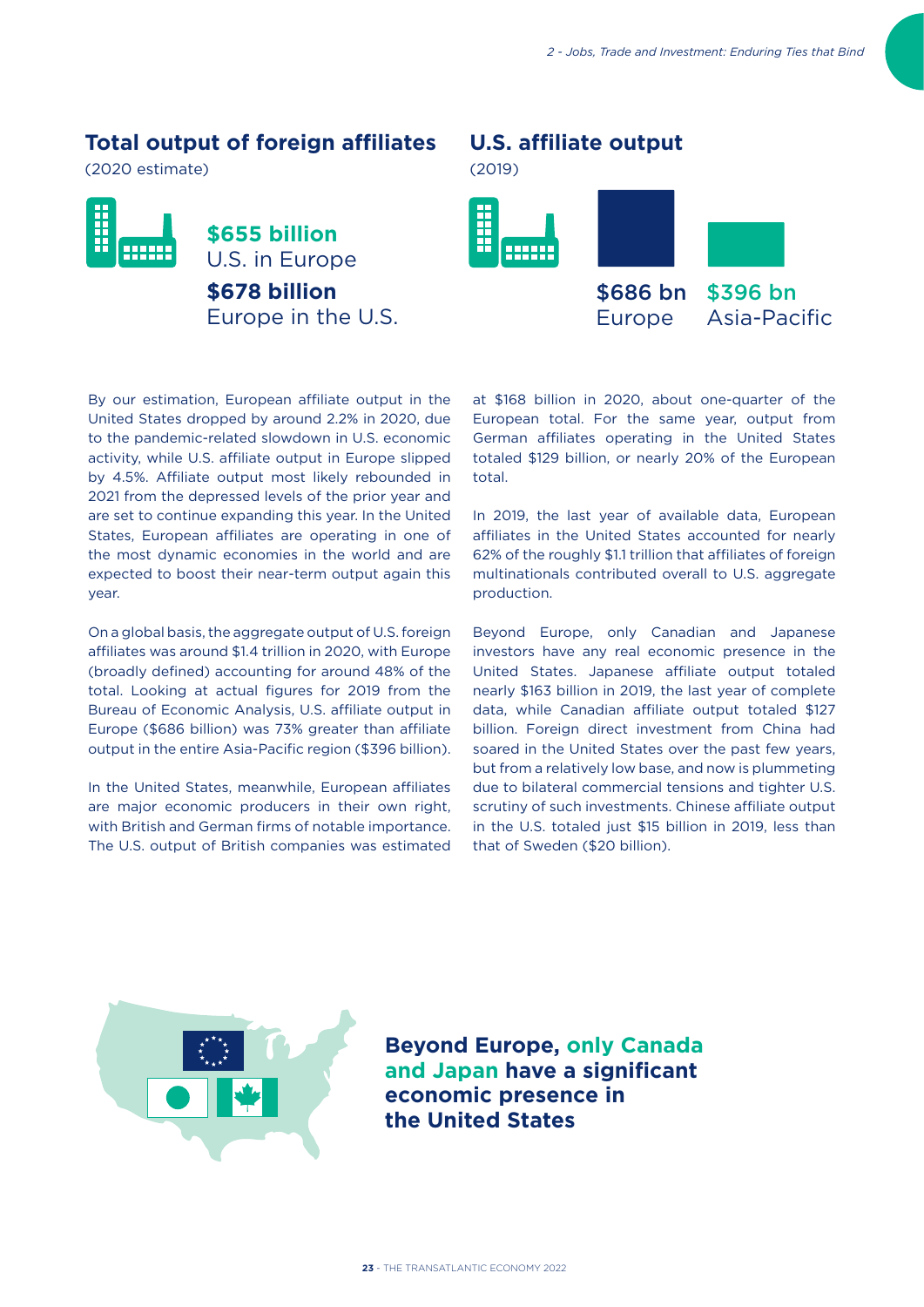## **U.S. foreign assets in Europe \$18 trillion**  (2019)



#### **2. Assets of Foreign Affiliates**

The global footprint of corporate America and corporate Europe is second to none, with each party each other's largest foreign investor. According to the latest figures from the Bureau of Economic Analysis, U.S. foreign assets in Europe totaled \$18 trillion in 2019, representing roughly 63% of the global total.

For 2020, we estimate that U.S. foreign assets in Europe fell 2.5% to \$17.6 trillion in light of pandemicrelated economic pressures. Within the region, the bulk of U.S. assets was in the United Kingdom, with U.S. assets in excess of \$5.5 trillion in 2019, or around 20% of the global total.

U.S. assets in the Netherlands (around \$3.2 trillion) were the second largest in Europe in 2019. America's significant presence in the Netherlands reflects its strategic role as an export platform/distribution hub for U.S. firms doing business across the continent. To this point, more than half of affiliate sales in the Netherlands are for export, particularly within the EU.

Meanwhile, America's asset base in Germany (\$960 billion in 2019) was more than a third larger than its asset base in all of South America. America's asset base in Poland, the Czech Republic and Hungary (roughly \$171 billion) was on par with corporate America's assets in South Korea (\$186 billion). America's assets in Ireland (\$2 trillion in 2019) were light years ahead of those in China (\$453 billion).

As for foreign-owned assets in the United States, Europe's stakes are sizable and significant. Total assets of European affiliates in the United States were valued at roughly \$8.1 trillion in 2019. The United Kingdom ranked first, followed by Germany, Switzerland, and French firms. In 2019, the last year of available data, European assets in the United States accounted for over 52% of all foreign-owned assets in the United States. We estimate that Europeanowned assets in the United States fell slightly in 2020 to \$7.9 trillion.

#### **3. Affiliate Employment**

U.S. and European foreign affiliates are a major source of employment for the general transatlantic workforce. Indeed, on a global basis, affiliates of both U.S. and European parents employ more workers in the United States and Europe than in other places in the world. Most foreign workers on the payrolls of U.S. foreign affiliates are employed in the developed nations, notably Europe.

U.S. foreign affiliate employment in Europe has increased steadily since the turn of the century, with affiliate employment in Europe rising from 3.7 million workers in 2000 to 4.9 million workers in 2019, the last full year of available data. That represents a near 33% increase. We estimate that U.S. foreign affiliates in Europe employed slightly fewer workers (4.8 million) in 2020, still an impressive feat given difficult pandemic-driven economic conditions on both sides of the pond.

#### Table 3 U.S. - European Employment

Thousands of employees, 2020\*, select countries

|                       | U.S.             | <b>European</b>  |
|-----------------------|------------------|------------------|
|                       | <b>Companies</b> | <b>Companies</b> |
| Country               | in Europe        | in the U.S.      |
| Austria               | 43.2             | 31.4             |
| Belgium               | 122.5            | 65.7             |
| <b>Czech Republic</b> | 71.8             | O.1              |
| Denmark               | 40.5             | 37.5             |
| Finland               | 20.8             | 34.8             |
| France                | 494.2            | 717.7            |
| Germany               | 671.9            | 806.6            |
| Greece                | 14.6             | 3.5              |
| Hungary               | 65.6             | 0.2              |
| Ireland               | 148.7            | 316.8            |
| Italy                 | 251.5            | 92.8             |
| Luxembourg            | 23.6             | 21.7             |
| <b>Netherlands</b>    | 255.5            | 509.2            |
| Norway                | 42.1             | 6.8              |
| Poland                | 214.2            | 0.9              |
| Portugal              | 32.2             | 0.9              |
| Romania               | 80.5             | < 50             |
| Spain                 | 177.9            | 86.3             |
| Sweden                | 68.5             | 212.6            |
| Switzerland           | 97.5             | 460.2            |
| United Kingdom        | 1,464.2          | 1,174.7          |
| <b>Europe</b>         | 4,800.7          | 4,598.7          |

*Source: Bureau of Economic Analysis.* 

*\*2020 Estimates. Majority-owned bank and non-bank affiliates.*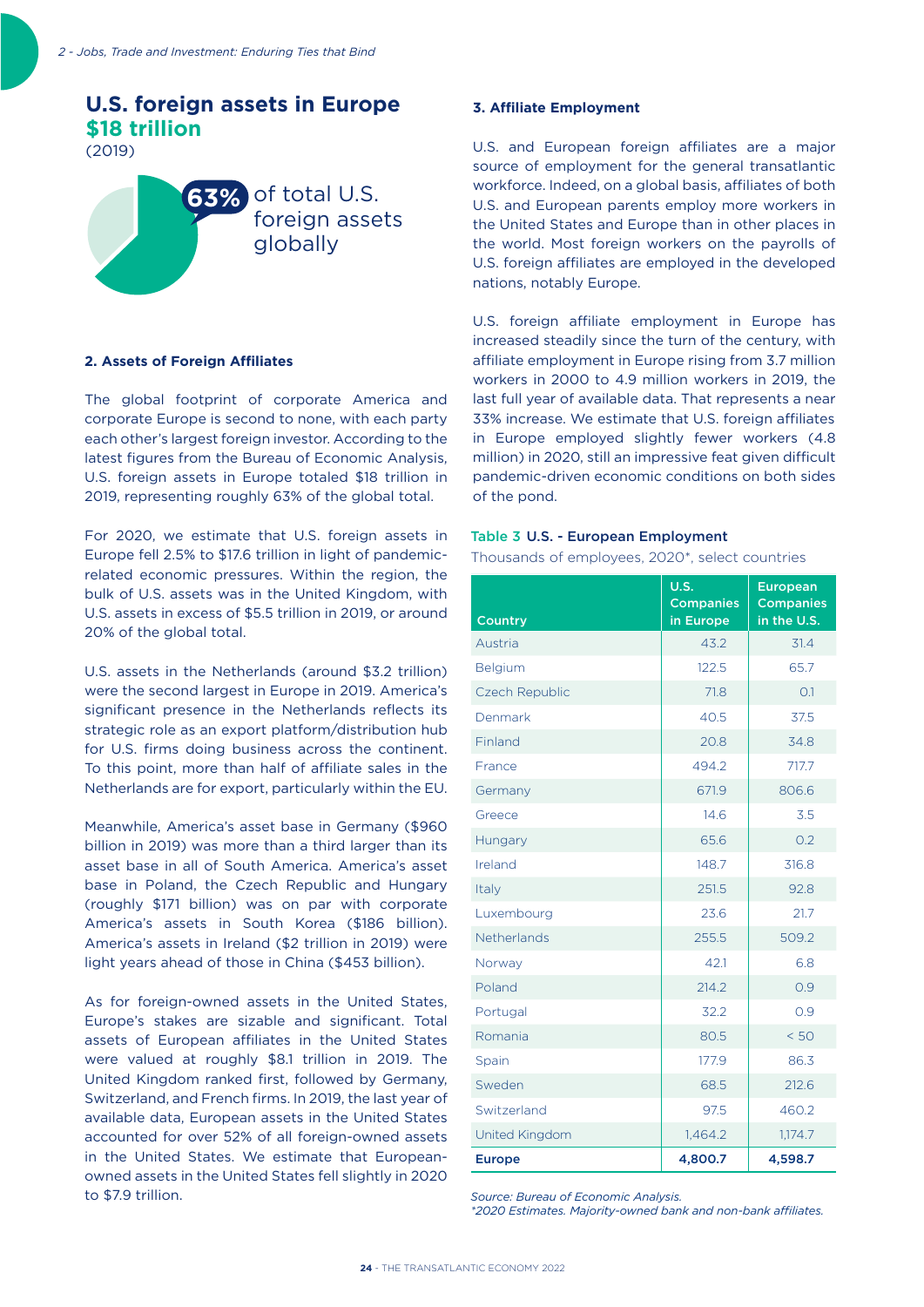## **U.S. foreign affiliate employment in Europe**



**4.9 million** workers

## **European foreign affiliate employment in the U.S.**



**4.9 million** workers (2019)

While aggregate employment levels continue to rise modestly, manufacturing employment has plateaued since 2000. U.S affiliate manufacturing employment totaled 1.9 million in 2000, on par with the levels of 2019. However, while the overall number has stayed roughly the same, the country composition has changed, with more investment shifting to lowercost locales like Poland and Hungary versus highcost economies like Germany and France. The largest employment declines were reported in the United Kingdom, with the total U.S. affiliate manufacturing workforce falling from 431,000 in 2000 to 301,000 in 2019. U.S. manufacturing employment in France dropped from 249,000 to 187,000 while a slight decline from 388,000 to 360,000 was reported in Germany between 2000 and 2019. In terms of net gains in manufacturing jobs, Poland has been a significant winner, with U.S. affiliate manufacturing employment growing almost three times, from 51,000 in 2000 to over 140,000 in 2019, and continuing on an upward trend. Roughly 35% of all manufacturing workers employed by U.S. foreign affiliates outside the United States in 2019 were based in Europe.

On a global basis, U.S. majority-owned affiliates (including banks and non-bank affiliates) employed 14.6 million workers in 2019, with the bulk of these workers – roughly 33% – toiling in Europe. That share is down from 41% in 2009. That decline is in part a consequence of Europe's cyclical slowdown for some years, and in part due to the fact that U.S. overseas capacity is expanding at a faster pace in fastergrowing emerging markets than slower-growth developed nations. Another factor at work: more and more U.S. firms are opting to stay home due to competitive wage and energy costs, as opposed to shipping more capacity abroad. The sweeping overhaul of the U.S. corporate tax code in 2017, which significantly lowered America's tax rate relative to many in Europe, has spurred more investment to come home or stay in the United States. More on that in Chapter Six. That said, however, with the U.S. labor market at its tightest in decades, U.S. firms are even more dependent on European workers to drive production and sales.

Most employees of U.S. affiliates in Europe live in the UK, Germany, and France. Meanwhile, U.S. majority-owned firms are on balance hiring more people in services activities than in manufacturing. The latter accounted for 38% of total U.S. foreign affiliate employment in Europe in 2019. The key industry in terms of manufacturing employment was transportation equipment, with U.S. affiliates employing nearly 340,000 workers, followed by chemicals (274,000). Wholesale employment was among the largest sources of services-related employment, which includes employment in such activities as logistics, trade, insurance and other related functions.

Although services employment among U.S. affiliates has grown at a faster pace than manufacturing employment over the past decade, U.S. affiliates employed more manufacturing workers in Europe in 2019 (1.9 million) than in 1990 (1.6 million). This reflects the EU enlargement process, and hence greater access to more manufacturing workers, and the premium U.S. firms place on highly skilled manufacturing workers, with Europe one of the largest sources in the world.

When it comes to affiliate employment, trends in the United States are similar to those in Europe. Despite stories on the continent about local European companies relocating to lower cost locales in eastern Europe and Asia, most foreign workers of European firms are employed in the United States. Based on the latest figures, European majority-owned foreign affiliates directly employed 4.9 million U.S. workers in 2019. The top five European employers in the United States were firms from the UK (1.3 million jobs), Germany (860,000), France (765,000), the Netherlands (542,000) and Switzerland (490,000). European firms employed roughly two-thirds of all U.S. workers on the payrolls of majority-owned foreign affiliates in 2019.

In the aggregate, the transatlantic workforce directly employed by U.S. and European foreign affiliates in 2019 was roughly 9.8 million strong, roughly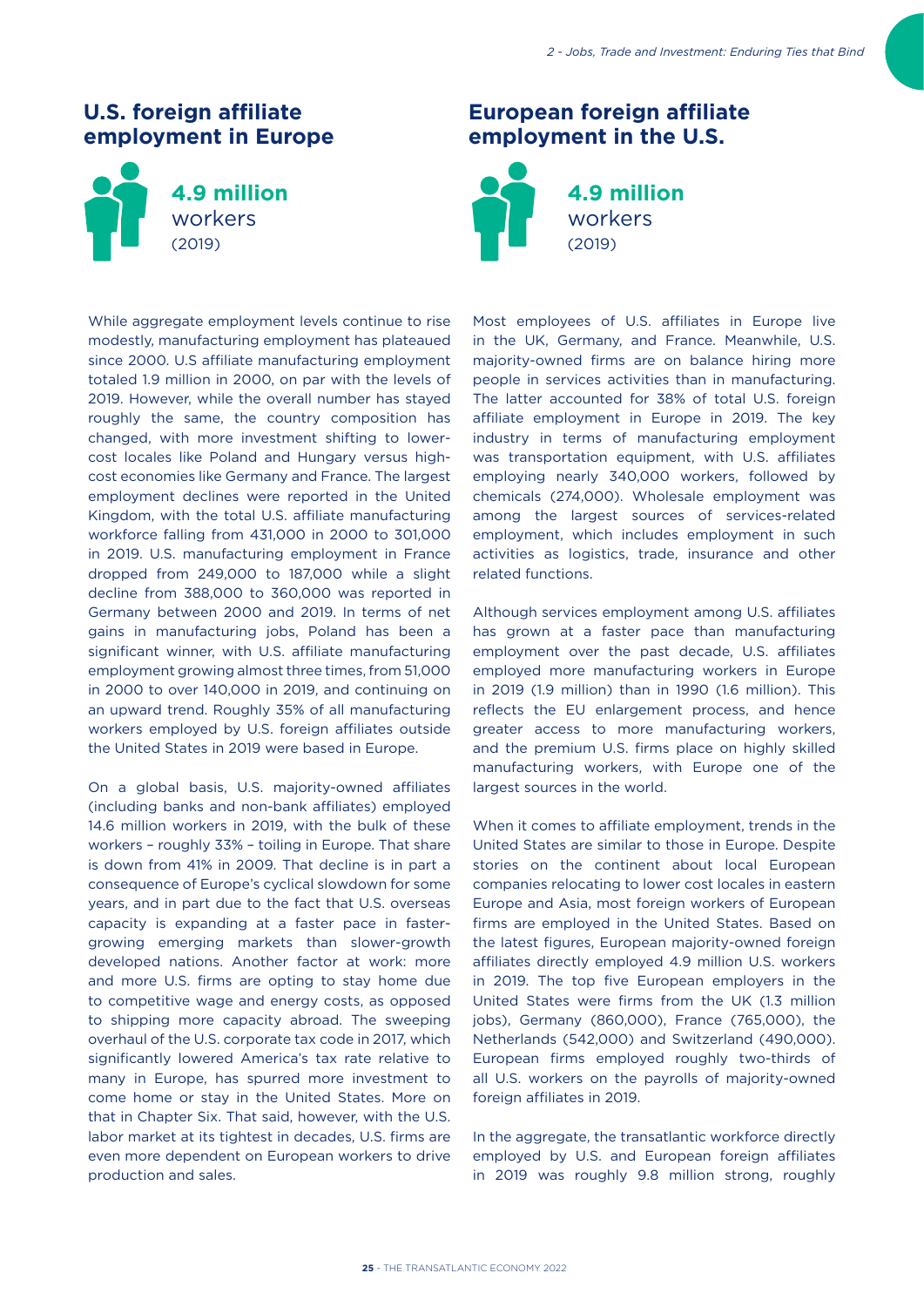unchanged from the year before. In 2020, given the transatlantic economic recession, employment levels were either down slightly or static at best. Employment growth, however, is likely to have rebounded in 2021 and is expected to increase modestly again in 2022.

One reminder: as we have stressed in the past, these figures understate the employment effects of mutual investment flows, since these numbers are limited to direct employment, and do not account for indirect employment effects on nonequity arrangements such as strategic alliances, joint ventures, and other deals. Moreover, foreign employment figures do not include jobs supported by transatlantic trade flows. Trade-related employment is sizable in many U.S. states and many European nations. In the end, direct and indirect employment remains quite large. We estimate that the transatlantic workforce numbers some 14-16 million workers, counting both direct affiliate employees as well as those whose jobs are supported by transatlantic trade. Europe is by far the most important source of "onshored" jobs in America, and the United States is by far the most important source of "onshored" jobs in Europe.

#### **4. Research and Development (R&D) of Foreign Affiliates**

The United States and Europe remain primary drivers of global R&D. Yet as the globalization of R&D has gathered pace, more and more global R&D expenditures are emanating from Asia in general and China in particular. Beijing is unrelentingly focused on being a global leader in artificial intelligence, quantum computing, space exploration, cyber security, life sciences, electric vehicles, supercomputing, semiconductors and 5G wireless devices. Beijing's long-term goal is to become an "international innovation leader" by 2030 and a "world powerhouse of scientific and technological innovation" by 2050.

While governments and corporations are the main drivers of R&D spending, foreign affiliates of multinationals are also in the thick of things. In fact, foreign affiliate R&D has become more prominent over the past decades as firms seek to share development costs, spread risks, and tap into the intellectual talent of other nations. Alliances, cross-licensing of intellectual property, mergers and acquisitions, and other forms of cooperation have become more prevalent characteristics of the transatlantic economy. The digital economy has become a powerful engine of greater transatlantic R&D. The complexity of scientific and technological innovation is leading innovators to partner and share costs, find complementary expertise, gain access to different technologies and knowledge quickly, and collaborate as part of "open" innovation networks. Cross-border collaboration with foreign partners can range from a simple one-way transmission of information to highly interactive and formal arrangements. Developing new products, creating new processes, and driving more innovation – all of these activities result from more collaboration between foreign suppliers and U.S. and European firms. And all of this collaboration, regardless of sector or industry, is dependent on the ability to transfer data across borders as we discuss in Chapter 4.

Bilateral U.S.-EU flows in R&D are the most intense between any two international partners. In 2019, the last year of available data, U.S. affiliates spent \$32.5 billion on research and development in Europe, up slightly from the prior year. On a global basis, Europe accounted for roughly 56% of total U.S. R&D in 2019. R&D expenditures by U.S. affiliates were the greatest in Germany (\$7.1 billion), the United Kingdom (\$5.6 billion), Switzerland (\$4.6 billion), Ireland (\$4.2 billion), and France and Belgium with \$2 billion each. These six nations accounted for nearly 80% of U.S. spending on R&D in Europe in 2019.



**R&D spending of foreign affiliates** (2019)

**\$32.5 billion**  U.S. in Europe

**\$47.8 billion**  Europe in the U.S.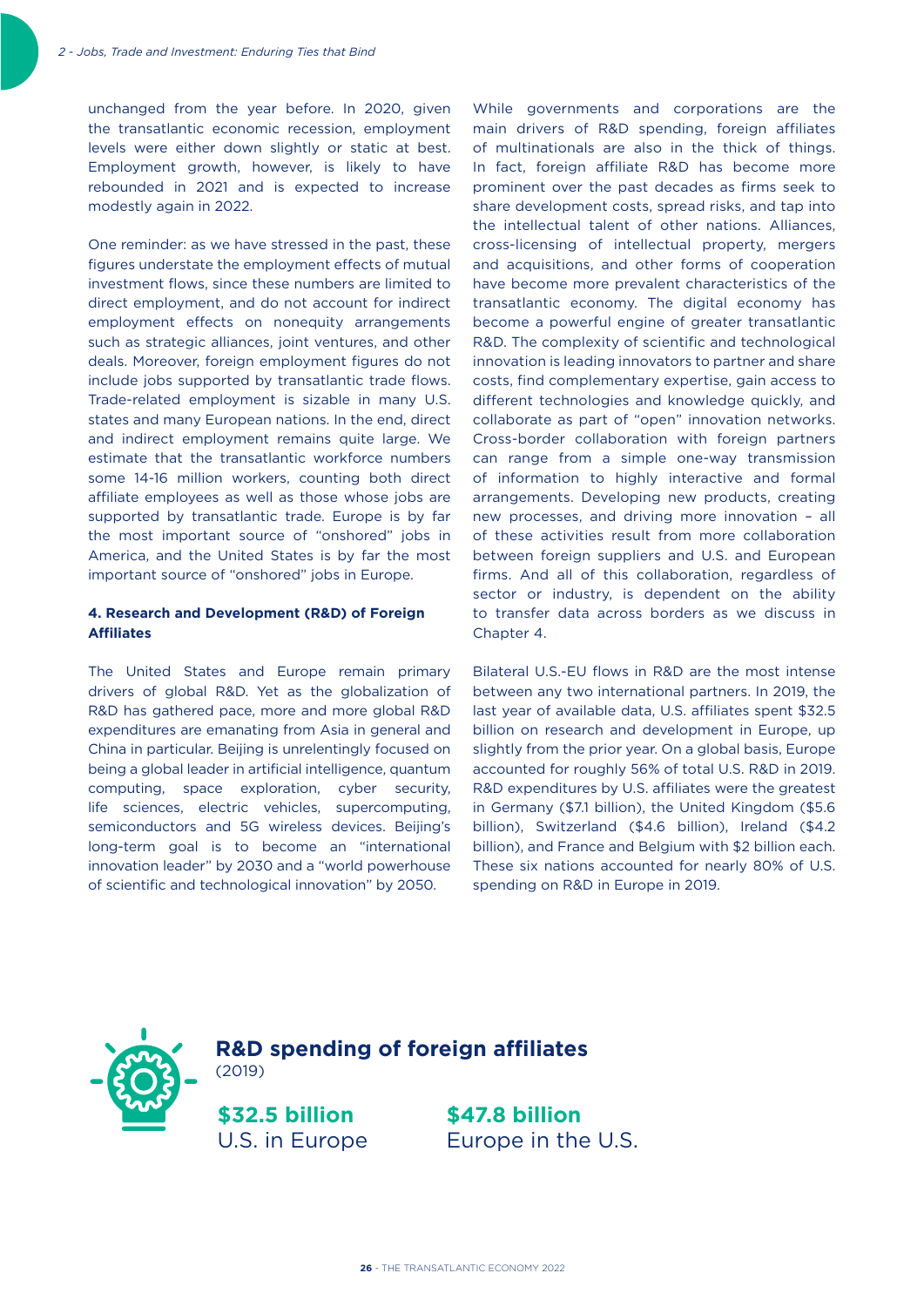#### Table 4 The Top 20 R&D Spenders

|      |                             |                      | <b>R&amp;D Spending</b> |             |                                   |
|------|-----------------------------|----------------------|-------------------------|-------------|-----------------------------------|
| 2019 | Company                     | 2020<br>(€ Billions) | Change<br>from 2019     | Country     | <b>Industry</b>                   |
| -1   | Alphabet                    | 22.5                 | 6.0%                    | <b>US</b>   | Software & Computer Services      |
| 2    | Huawei Investment & Holding | 17.5                 | 6.7%                    | China       | Technology Hardware & Equipment   |
| 3    | Microsoft                   | 16.9                 | 7.5%                    | <b>US</b>   | Software & Computer Services      |
| 4    | <b>Samsung Electronics</b>  | 15.9                 | 5.1%                    | South Korea | Electronic & Electrical Equipment |
| 5    | Apple                       | 15.3                 | 15.6%                   | US.         | Technology Hardware & Equipment   |
| 6    | Facebook                    | 15.0                 | 35.6%                   | US.         | Software & Computer Services      |
| 7    | Volkswagen                  | 13.9                 | $-2.9%$                 | Germany     | Automobiles & Parts               |
| 8    | Roche                       | 11.2                 | 3.9%                    | Switzerland | Pharmaceuticals & Biotechnology   |
| 9    | Intel                       | 11.0                 | 1.5%                    | <b>US</b>   | Technology Hardware & Equipment   |
| 10   | Johnson & Johnson           | 9.9                  | 7.1%                    | <b>US</b>   | Pharmaceuticals & Biotechnology   |
| 11   | <b>Toyota Motor</b>         | 8.6                  | $-1.3%$                 | Japan       | <b>Automobiles &amp; Parts</b>    |
| 12   | Daimler                     | 8.4                  | $-12.3%$                | Germany     | Automobiles & Parts               |
| 13   | <b>Bristol-Myers Squibb</b> | 8.4                  | 70.9%                   | <b>US</b>   | Pharmaceuticals & Biotechnology   |
| 14   | Merck Us                    | 8.3                  | 10.5%                   | <b>US</b>   | Pharmaceuticals & Biotechnology   |
| 15   | Pfizer                      | 7.8                  | 16.1%                   | US.         | Pharmaceuticals & Biotechnology   |
| 16   | Bayer                       | 7.7                  | 36.9%                   | Germany     | Pharmaceuticals & Biotechnology   |
| 17   | Alibaba Group Holding       | 7.1                  | 32.9%                   | China       | Software & Computer Services      |
| 18   | <b>Novartis</b>             | 7.1                  | 0.7%                    | Switzerland | Pharmaceuticals & Biotechnology   |
| 19   | <b>BMW</b>                  | 6.3                  | $-2.2%$                 | Germany     | Automobiles & Parts               |
| 20   | Honda Motor                 | 6.2                  | $-5.5%$                 | Japan       | <b>Automobiles &amp; Parts</b>    |
|      |                             | 225.2                | 5.0%                    |             |                                   |

*Source: The 2021 EU Industrial R&D Investment Scoreboard. Data as of December 2021.*

*Note: Only companies that disclose their R&D figures according to the Scoreboard methodology can be included in the ranking. Excluded from the ranking is Amazon which, according to the Scoreboard, would be positioned at #1 in the world R&D ranking if it had separated its R&D and content investments in its annual report.*

In the United States, meanwhile, expenditures on R&D performed by majority-owned foreign affiliates totaled \$71.4 billion in 2019. As in previous years, a sizable share of this R&D spending emanated from world-class leaders from Europe, given their interest in America's highly skilled labor force and world-class university system. Most of this investment by European firms took place in such research-intensive sectors as autos, energy, chemicals, and telecommunications. In 2019, R&D spending by European affiliates accounted for \$47.8 billion, or 67%, of total foreign R&D spending in the United States.

On a country basis, German-owned affiliates were the largest foreign source of R&D in the United States in 2019, spending some \$11.0 billion, or 23% of the total of European R&D. Swiss firms ranked second, with \$10.3 billion, or 21.5% of the total, followed by British firms, \$7.1 billion or 15% of the total. As Table 4 highlights, almost all of the world's most innovative companies are domiciled in the United States or Europe.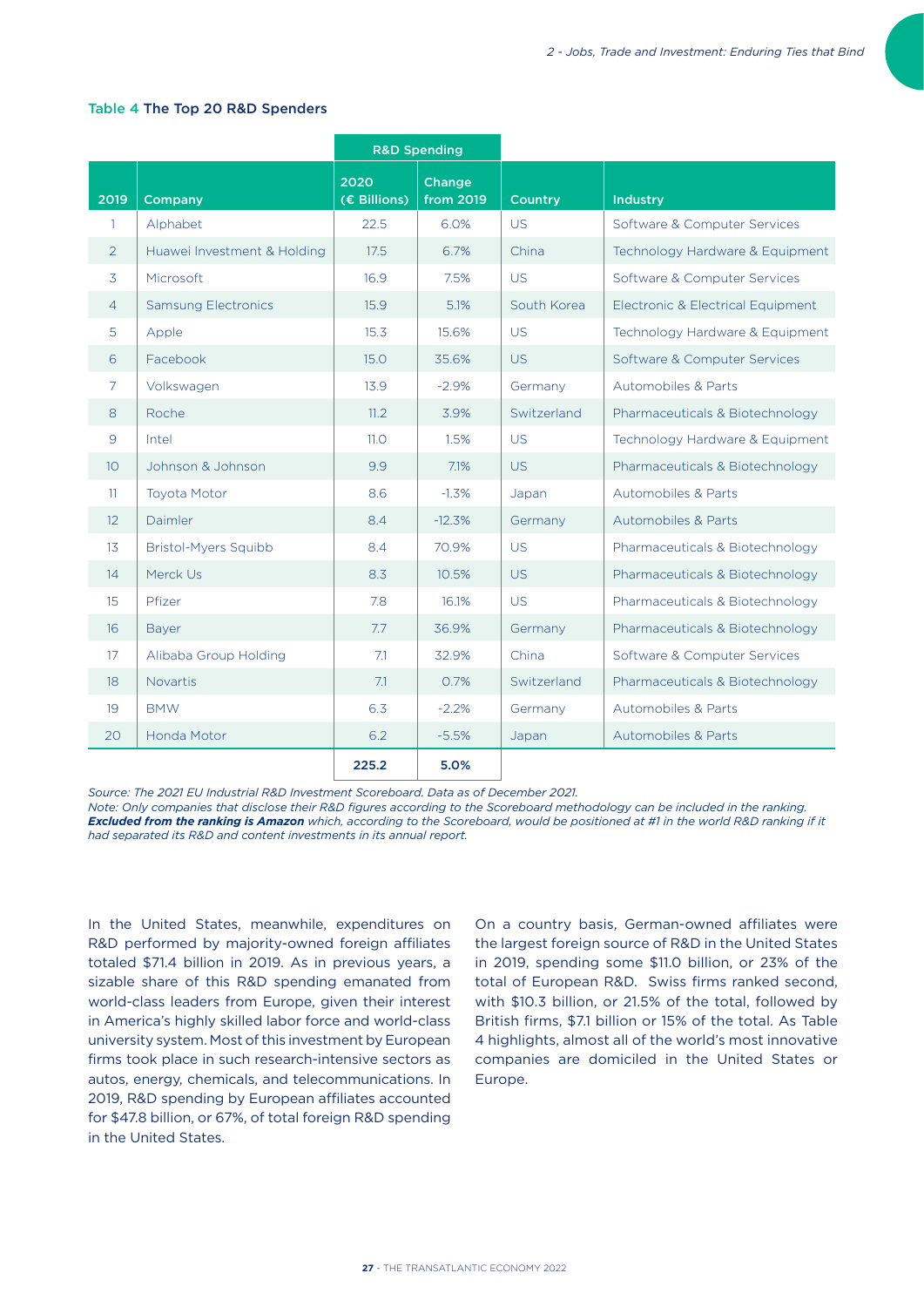#### **5. Intra-firm Trade of Foreign Affiliates**

While cross-border trade is a secondary means of delivery for goods and services across the Atlantic, the modes of delivery – affiliate sales and trade – should not be viewed independently. They are more complements than substitutes, since foreign investment and affiliate sales increasingly drive crossborder trade flows. Indeed, a substantial share of transatlantic trade is considered intra-firm or relatedparty trade, which is cross-border trade that stays within the ambit of the company. Intra-firm or related party-trade occurs when BMW or Siemens of Germany sends parts to BMW of South Carolina or Siemens of North Carolina; when Lafarge or Michelin send intermediate components to their Midwest plants, or when General Motors or 3M ships components from Detroit, Michigan or St. Paul, Minnesota to affiliates in Germany or the UK. All of these examples are at the core of interconnected global supply chains.

#### Table 5 Related-Party Trade, 2020

| <b>Country</b>            | U.S. Imports:<br>"Related<br><b>Party Trade"</b><br>as % of Total | <b>U.S. Exports:</b><br>"Related<br><b>Party Trade"</b><br>as % of Total |
|---------------------------|-------------------------------------------------------------------|--------------------------------------------------------------------------|
| European Union (incl. UK) | 65                                                                | 39                                                                       |
| Germany                   | 69                                                                | 38                                                                       |
| France                    | 47                                                                | 35                                                                       |
| Ireland                   | 85                                                                | 38                                                                       |
| <b>Netherlands</b>        | 74                                                                | 58                                                                       |
| UK                        | 54                                                                | 31                                                                       |

*Source: U.S. Census Bureau. Data as of January 2022.* 

The tight linkages between European parent companies and their U.S. affiliates are reflected in the fact that roughly 65% of U.S. imports from the European Union consisted of intra-firm trade in 2020, the last year of available data. That is much higher than the intra-firm imports from Pacific Rim nations (around 40%) and well above the global average (48%). The percentage was even higher in the case of Ireland (85%) and Germany (69%).

Meanwhile, 39% of U.S. exports to the EU plus UK in 2020 represented intra-firm trade, but the percentage is much higher for some countries. For instance, more than half of total U.S. exports to the Netherlands (58%) was classified as related-party trade. The comparable figure for Germany was 38% and for France it was 35%.

#### **6. Foreign Affiliate Sales**

U.S. majority-owned foreign affiliate sales on a global basis (goods and services) totaled an estimated \$6.4 trillion in 2020. Total U.S. exports, in contrast, were \$2.1 trillion in 2020, or roughly one-third of foreign affiliate sales. This gap underscores the primacy of foreign affiliate sales over U.S. exports. As we have noted many times before, one of the best kept secrets in Washington is how U.S. firms actually deliver goods and services to foreign customers.

As usual, Europe accounted for the bulk of U.S. affiliate sales in 2020. We estimate that U.S. foreign affiliate sales in Europe totaled \$3.1 trillion; U.S. affiliate sales in Europe, by our estimates, amounted for roughly half of the global total.

Reflecting the primacy of Europe when it comes to U.S. foreign affiliate sales, sales of U.S. affiliates in Europe were roughly 80% larger than the comparable figures for the entire Asian region in 2019, the last full year of available data. Affiliate sales in the United Kingdom (\$724 billion) were double total sales in South America. Sales in Germany (\$370 billion) were roughly double the combined sales in Africa and the Middle East.

Affiliate sales are also the primary means by which European firms deliver goods and services to customers in the United States. In 2020, for instance, we estimate that majority-owned European affiliate sales in the United States (\$2.6 trillion) were more than triple U.S. imports from Europe. By country, sales of British firms were the largest (\$684 billion) in 2019, followed by Germany (\$548 billion), and the Netherlands (\$378 billion). For virtually all countries in Europe, foreign affiliate sales were easily in excess of their U.S. imports in 2020.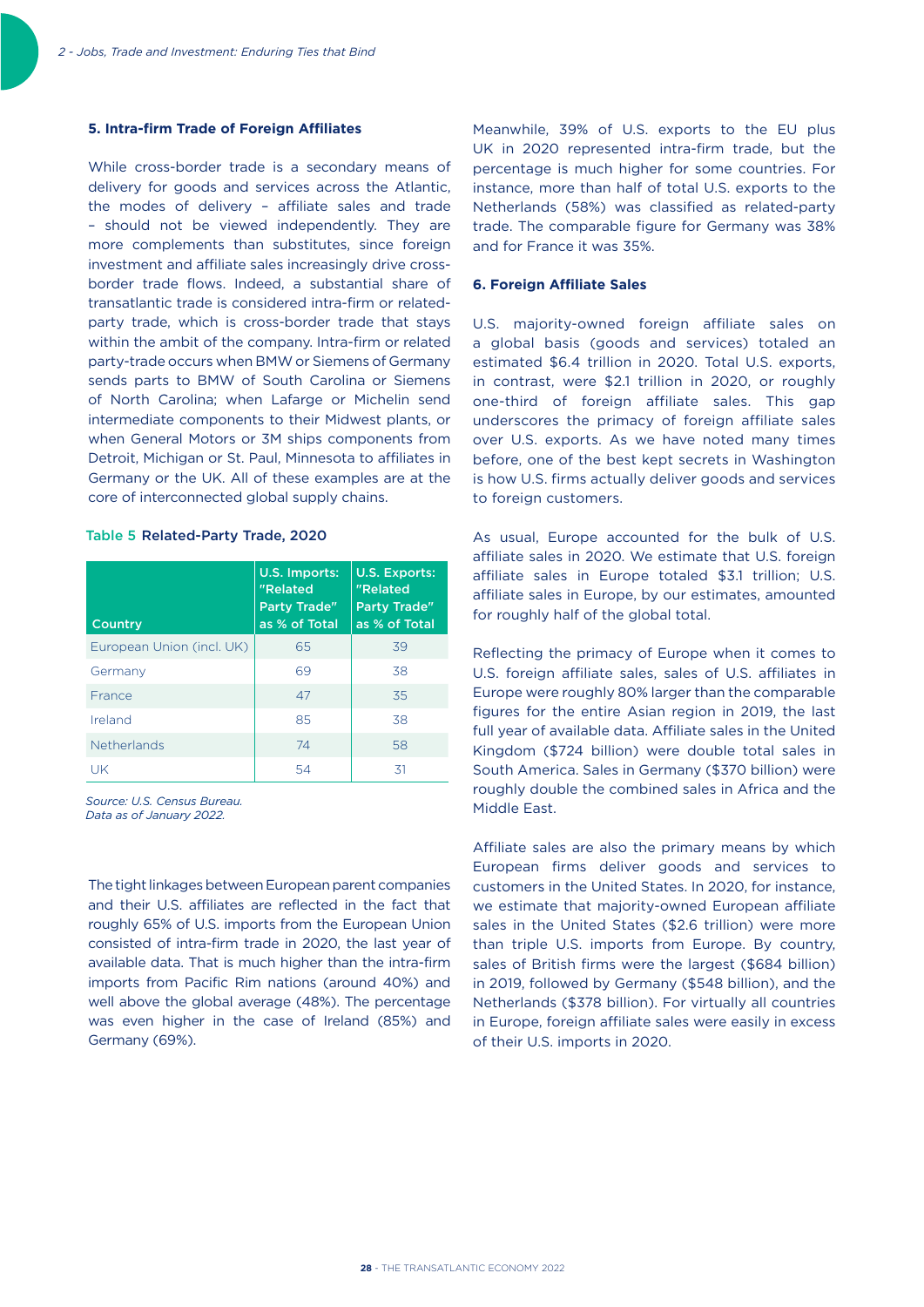

#### Table 6 Sales of U.S. Affiliates in Europe vs. U.S. Exports to Europe



- U.S. Foreign Affiliate Sales in Europe - Total U.S. Exports to Europe

*Source: Bureau of Economic Analysis. Majority-owned non-bank affiliates data: 1987 - 2008. Majority-owned bank and non-bank affiliates: 2009 - 2020. \*Foreign Affiliate Sales: Estimates for 2020.*

#### Table 7 Sales of European Affiliates in the U.S. vs. U.S. Imports from Europe



- European Foreign Affiliate Sales in the U.S. - Total U.S. Imports from Europe

*Source: Bureau of Economic Analysis*

*Majority-owned non-bank affiliates: 1987 - 2006. Majority-owned bank and non-bank affiliates: 2007 - 2020. \*Foreign Affiliate Sales: Estimates for 2020.*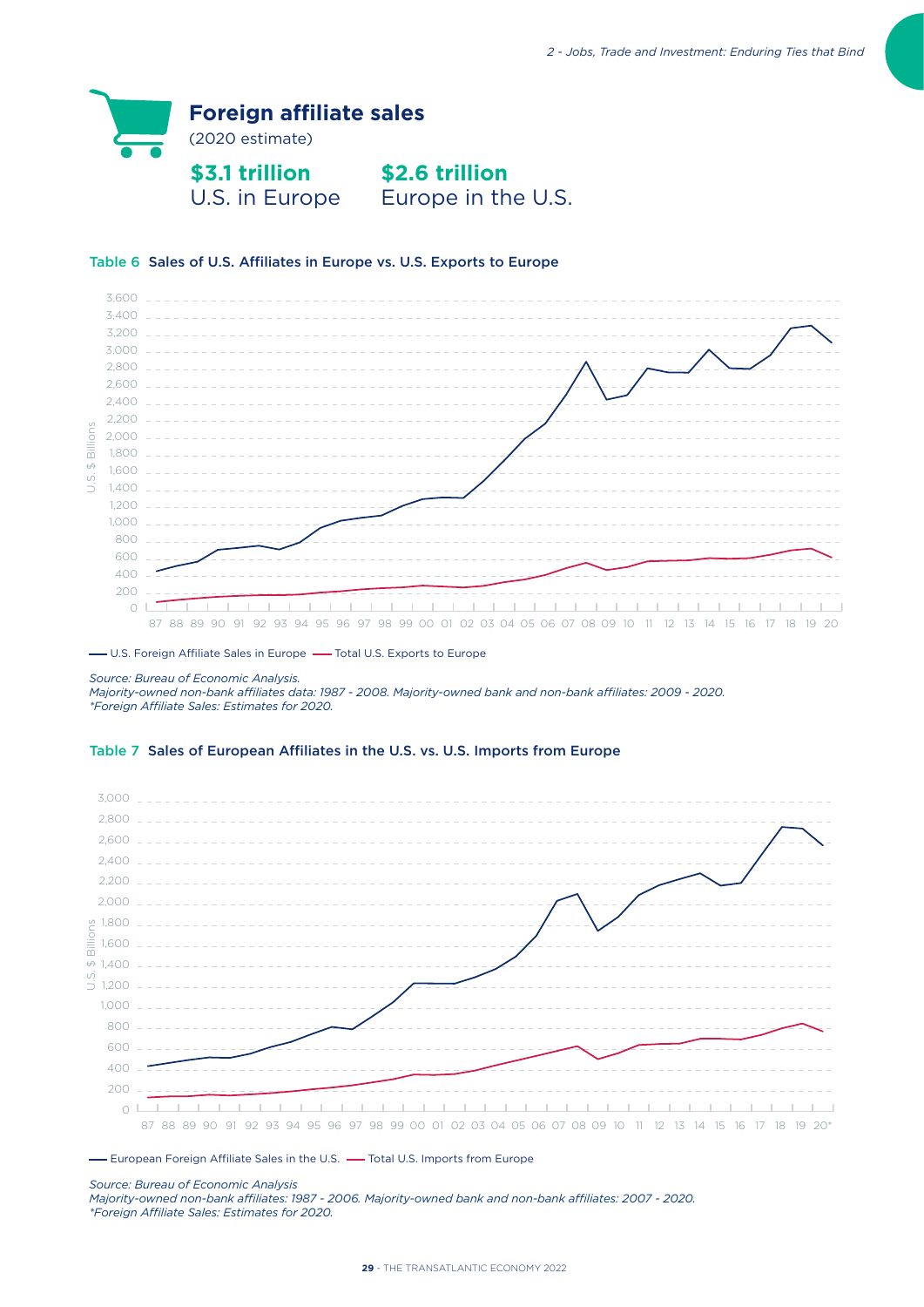#### **7. Foreign Affiliate Profits**

As we outlined in Chapter 1, transatlantic profits rebounded strongly in 2021 from the depressed levels of 2020, reflecting the healing and improving health of the transatlantic economy. By our estimates (based on three quarters' worth of data), U.S. affiliate income in Europe rose to a record \$300 billion, while European affiliate income earned a record \$162 billion in the United States. It was a banner year for profits.

As the key source of foreign profits for U.S. firms, the EU accounted for nearly 53% of U.S. global foreign affiliate income in the first nine months of 2021. Europe, in other words, remains a very important market to U.S. multinationals. As a reminder, we define Europe here in very broad terms, including not only the EU27 but also the United Kingdom, Norway, Switzerland, Russia and smaller markets in Central and Eastern Europe.

On comparative basis, U.S. affiliate income from Europe is simply staggering: \$225 billion in the first nine months of 2021, about 2.7 times more than U.S. affiliate income in all of Asia (\$82.8 billion). It is interesting to note that combined U.S. affiliate income from China and India in 2020 (\$14.3 billion), the last year of full data, was a fraction of what U.S. affiliates earned/reported in the Netherlands, the United Kingdom and Ireland.

Still, there is little doubt that the likes of China, India and Brazil are becoming more important earnings engines for U.S. firms. To this point, in the first nine months of 2021, U.S. affiliate income in China alone (\$9.9 billion) was well in excess of affiliate income in Germany (\$6.6 billion), France (\$2.7 billion), and Spain (\$2.9 billion). U.S. affiliates in India earned \$4.5 billion in the January-September period, well more than that earned in many European countries.

#### Table 8 Earnings in Europe Rebound to New Highs (U.S. foreign affiliate income earned in Europe)



*\*Data for 2021 is annualized using 3 quarters of 2021 data*

## **Foreign affiliate profits** (2021 estimate)

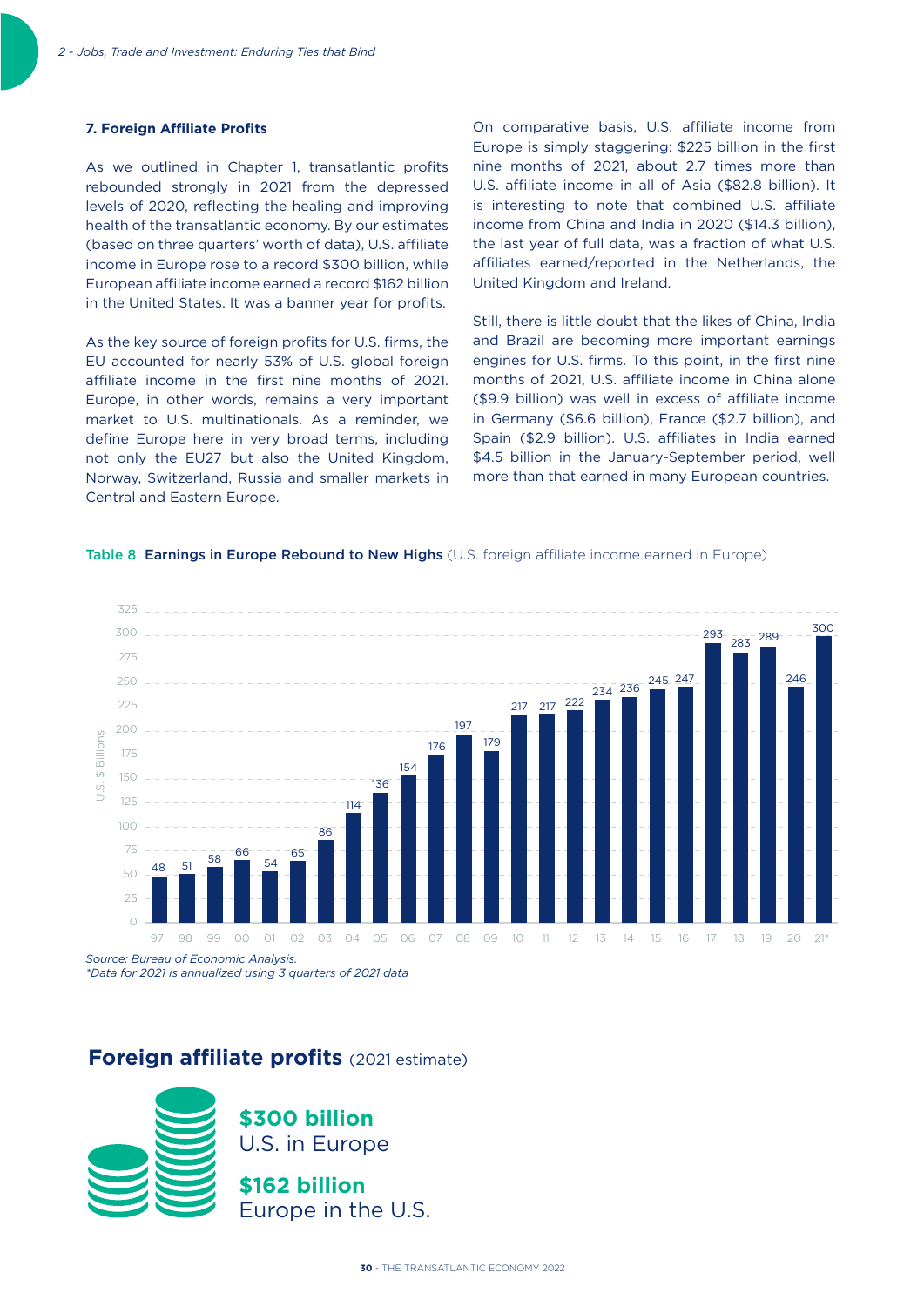

## Table 9 European Affiliate Earnings Expected to Rebound Sharply in 2021

(Foreign affiliate income earned in the U.S.)

*\*Data for 2021 is annualized using 3 quarters of 2021 data.*

All that said, we see rising U.S. affiliate earnings from the emerging markets as a complement, not a substitute, to earnings from Europe. The latter very much remains a key source of prosperity for corporate America.

Similarly, the United States remains the most important market in the world in terms of earnings for many European firms. For 2021, we estimate income of European affiliates in the United States hit a record \$162 billion.

#### **8. Transatlantic Services**

The United States and Europe are the largest services economies in the world. They are each other's largest services market, which means that when an exogenous shock like Covid-19 strikes, transatlantic service activities are most vulnerable. Indeed, the global shock of the pandemic battered numerous U.S.-EU service activities, ranging from the transport of goods, to travel and leisure, and related service activities.

That said, and excluding the effects of the pandemic, trade in services has become an increasingly important component of the transatlantic economy. U.S. services exports to Europe reached a record \$342

billion in 2019 before plunging 14.7% in 2020, to \$291 billion. The declines were sweeping across the board, but most noticeable in transport and travel. Indeed, unprecedented transatlantic travel restrictions lead to sharp declines in U.S. travel exports and imports to Europe. Among European states, the largest declines in travel exports and imports were with the United Kingdom. Nonetheless, the UK remained the largest market for U.S. services exports and the largest source of U.S. services imports.

U.S services imports from Europe also declined by 20% in 2020, to \$197 billion. As a result, the U.S. services surplus with Europe dropped slightly to \$94 billion, from \$96 billion the year before. This compares to a \$284 billion trade deficit in goods for the same year. On a regional basis, Europe accounted for 41% of total U.S. services exports in 2020 and for 43% of total U.S. services imports.

Five out of the top ten export markets for U.S. services in 2020 were in Europe. The UK ranked first, followed by Ireland (ranked 2nd), Switzerland (3rd), Germany (7th), and the Netherlands (10th). Of the top ten service providers to the United States in 2020, five were European states, with the UK ranking first, Germany second, Switzerland sixth, Ireland seventh, and France tenth.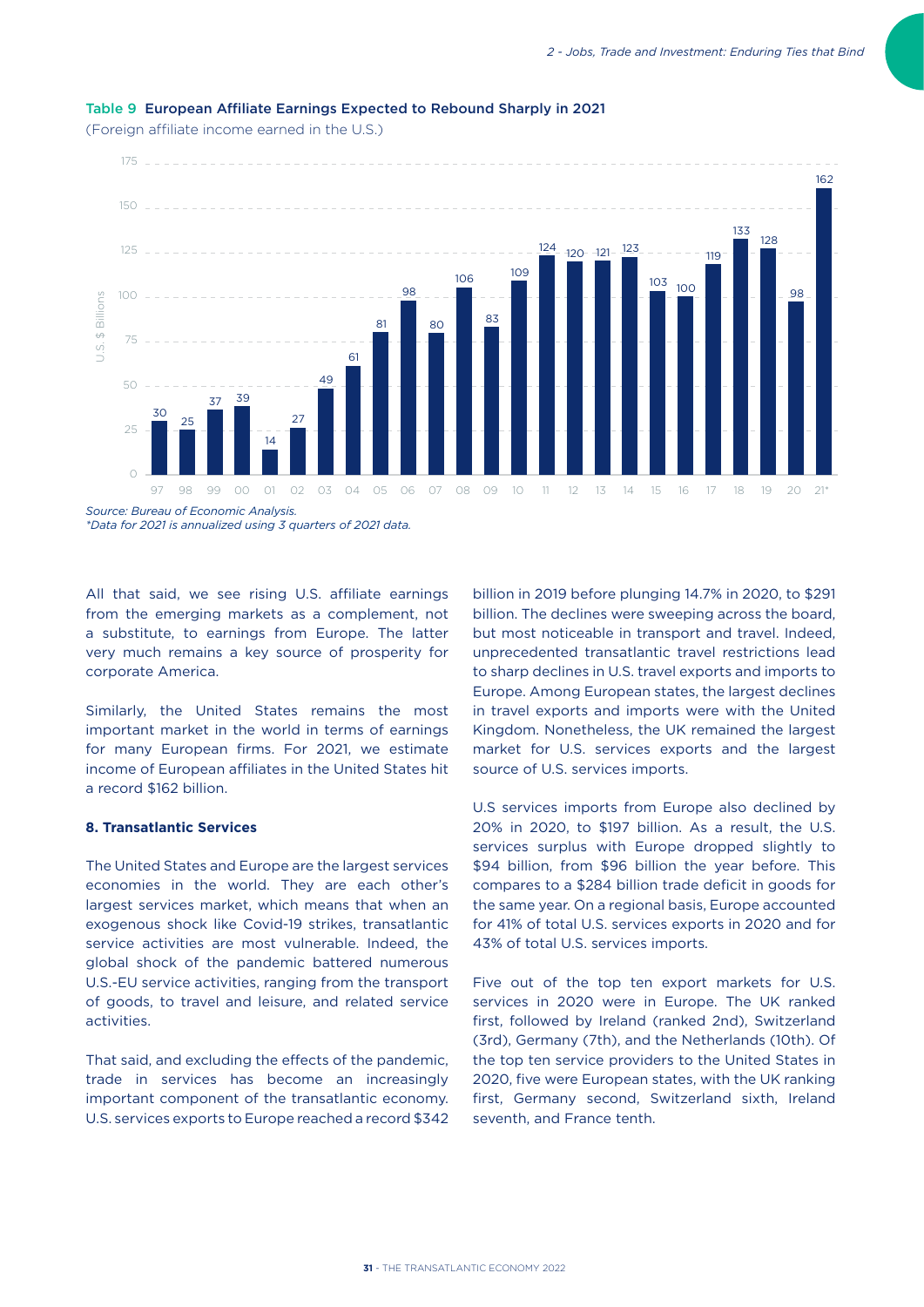#### Table 10 Top Markets for U.S. Services Trade (\$Billions), 2020

#### U.S. Services Exports

| <b>Rankl</b>  | <b>Total Services</b> |       | <b>Travel</b>   |                  | <b>Other Business</b> |             |                  | <b>Financial</b><br><b>IP Charges</b><br><b>Transport</b> |                    |  |                 |                  | Telecom/Info       |      |
|---------------|-----------------------|-------|-----------------|------------------|-----------------------|-------------|------------------|-----------------------------------------------------------|--------------------|--|-----------------|------------------|--------------------|------|
|               | U.K.                  | 62.7  | China           | 15.7             | <b>Ireland</b>        |             | 31.3 IU.K.       |                                                           | 19.8 Ireland       |  | $21.5$ Japan    |                  | 5.2 Canada         | 6.4  |
| $\mathcal{P}$ | Ireland               | 61.9  | Mexico          | 9.0              | IU.K.                 | 17.3        | <b>Canada</b>    | 9.0                                                       | Switzerland        |  | 17.7   Canada   | 5.0              | IU.K.              | 5.5  |
| 3             | Canada                | 53.7  | India           | 7.5              | Singapore             |             | 16.1 Japan       | 5.1                                                       | <b>IChina</b>      |  | 8.3 Germany     | 4.2              | Japan              | 4.6  |
| 4             | Switzerland           | 42.0  | Canada          | 5.7              | Switzerland           |             | 15.6 Ireland     | 5.0                                                       | <i>Canada</i>      |  | 7.4 S. Korea    | 3.9              | <b>Switzerland</b> | 3.7  |
| 5             | China                 |       | 40.4 S. Korea   | 2.9              | l Canada              |             | 15.3 Luxembourg  | 4.8                                                       | <b>Japan</b>       |  | $5.9$ IU.K.     |                  | 3.3 Ireland        | 3.3  |
| 6             | Japan                 |       | 37.8 Brazil     | $2.2\phantom{0}$ | Germany               |             | 10.6 China       | 4.5                                                       | Netherlands        |  | 5.4 China       |                  | 3.1 Brazil         | 2.9  |
|               | Germany               | 29.6  | U.K.            | $2.2^{\circ}$    | Japan                 | 8.5         | Germany          |                                                           | $3.6$ IU.K.        |  | 5.2 France      |                  | 2.4 Germany        | 2.8  |
| 8             | Singapore             | 24.7  | <b>Japan</b>    | 2.0              | Netherlands           |             | 6.2 Australia    | 3.3                                                       | <b>IGermany</b>    |  | 4.5 Denmark     | 2.2              | l Australia        | 2.6  |
| 9             | <b>Mexico</b>         |       | 23.4 Australia  |                  | 1.2 France            |             | 4.3 INetherlands | 3.0                                                       | <b>South Korea</b> |  | 3.9 Taiwan      | 1.9 <sup>°</sup> | <b>IChina</b>      | 1.7  |
| 10            | <b>Netherlands</b>    | 18.1  | Saudi<br>Arabia |                  | 1.1 Mexico            |             | 3.5   Mexico     |                                                           | 2.9 Hong Kong      |  | 3.8 Switzerland |                  | 1.9  Mexico        | 1.7  |
|               | <b>Total</b>          | 705.6 | Total           |                  | $72.8$ Total          | 183.2 Total |                  | 144.3 Total                                               |                    |  | 113.8 Total     |                  | <b>56.7 Total</b>  | 56.7 |

#### U.S. Services Imports

| lRankl | <b>Total Services</b> |             | <b>Travel</b>              |                  | <b>Other Business</b> |         | <b>Financial</b> | <b>IP Charges</b> | <b>Transport</b> |                 | Telecom/Info    |      |
|--------|-----------------------|-------------|----------------------------|------------------|-----------------------|---------|------------------|-------------------|------------------|-----------------|-----------------|------|
|        | <b>UK</b>             |             | 52.5 Mexico                |                  | 8.8 UK                | 15.7 UK |                  | $13.2$ Japan      |                  | 8.0 Japan       | 7.0 India       | 11.9 |
| 2      | Germany               | 31.6 UK     |                            |                  | 1.9 India             |         | 11.1 Canada      | 2.8 Germany       |                  | 7.2 China       | 5.3 Canada      | 5.9  |
| 3      | Japan                 |             | 30.9 Dominican<br>Republic |                  | 1.9 Canada            |         | 8.4 Singapore    | 2.4 Switzerland   |                  | 5.6 Germany     | 5.2 Ireland     | 5.5  |
| 4      | Canada                |             | 29.3 Canada                |                  | 1.4 Germany           |         | 8.0 Japan        | $2.3$ UK          |                  | 4.9 Canada      | $4.9$ UK        | 3.3  |
| 5      | India                 |             | $25.9$ Italy               |                  | 0.9 Ireland           |         | 6.9 Hong Kong    | 2.1 Netherlands   |                  | 2.8 Taiwan      | 4.6 Netherlands | 1.2  |
| 6      | Switzerland           |             | 24.9 France                |                  | 0.9 Switzerland       |         | 6.9 France       | 1.3 Ireland       |                  | 2.5 Denmark     | 4.4 Philippines | 11   |
|        | Ireland               |             | 18.9 Japan                 |                  | 0.8 China             |         | 6.7 Australia    | 1.0 France        |                  | 2.4 France      | 4.0 Germany     | 0.9  |
| 8      | <b>Mexico</b>         |             | 17.2 Germany               |                  | 0.8 Singapore         |         | 5.2 China        | 1.0 Canada        |                  | 2.0 Switzerland | 3.6 Switzerland | 0.6  |
| 9      | China                 |             | 15.6 India                 | 0.7 <sub>l</sub> | Japan                 |         | 5.2 Germany      | 0.9 Denmark       |                  | 1.4 South Korea | 3.4 Japan       | 0.6  |
| 10     | France                |             | $13.3$ Spain               |                  | 0.7 Netherlands       |         | 5.1 Switzerland  | 0.7 India         |                  | $0.9$ UK        | 3.4 Mexico      | 0.5  |
|        | <b>Total</b>          | 460.3 Total |                            |                  | 35.8 Total            |         | 117.7 Total      | $42.3$ Total      |                  | 43.0 Total      | 72.4 Total      | 38.6 |

*Source: Bureau of Economic Analysis. Data as of January 2022.*

Trade figures, while significant, do not do full justice to the importance of the transatlantic services economy. Transatlantic foreign affiliate sales of services are much deeper and thicker than traditional trade figures suggest. Indeed, sales of affiliates have exploded on both sides of the Atlantic over the past few decades thanks to falling communication costs and the rise of the digital economy. Affiliate sales of services have not only supplemented trade in services, they have become the overwhelming mode of delivery in a rather short period of time. Worldwide affiliate sales of U.S. services almost doubled in the ten years from 2005 to 2019, the last year of available data, reaching a record \$1.8 trillion in 2019.

Sales of services of U.S. foreign affiliates in Europe totaled \$1 trillion, or 55% of the global total in 2019. U.S. services exports to Europe in the same year totaled \$342 billion, well below sales of services by affiliates. In other words, like goods, U.S. firms primarily deliver services in Europe (and vice versa) via their foreign affiliates rather than by trade. The UK accounted for roughly 29% (\$288 billion) of all U.S. affiliate services sales in Europe -- more than combined U.S. affiliate sales in Latin America and the Caribbean (\$178 billion), Africa (\$15 billion) and the Middle East (\$26 billion). Affiliate sales in Ireland remain quite large—\$182 billion—and reflect strong U.S-Irish foreign investment ties, underlined by the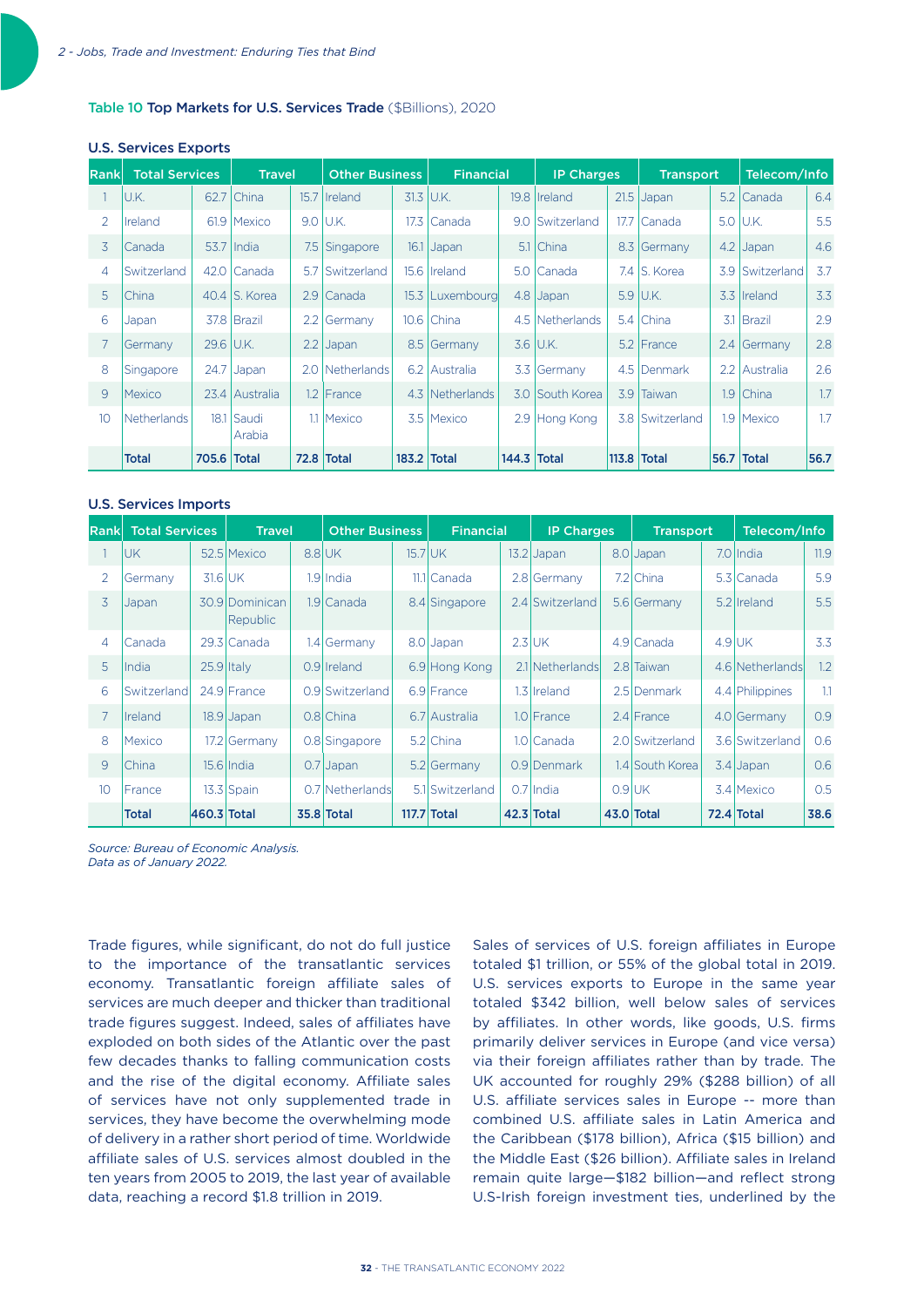

#### Table 11 U.S. - Europe Services Linkages

- U.S. Affiliates Services Supplied in Europe. - U.S. Services Exports to Europe

*Source: Bureau of Economic Analysis.*

*Majority-owned bank and non-bank affiliates.* 

*\*Services supplied in Europe are estimates for 2020.*





- European Affiliates Services Supplied in the U.S. - U.S. Services Imports from Europe

*Source: Bureau of Economic Analysis.*

*Majority-owned bank and non-bank affiliates.* 

*\*Services supplied in the U.S. are estimates for 2020.*

presence of several leading U.S. internet, software and social media leaders.

U.S. affiliate sales of services in Europe continue to exceed sales of services by U.S. affiliates of European firms. In 2019, the last year of complete data, European affiliate services sales in the United States totaled \$655 billion, about one-third below comparable sales of U.S. affiliates in Europe. That said, European affiliates are the key provider of affiliate services in the United States. British

affiliates lead in terms of affiliate sales of services in the United States (\$166 billion), followed closely by German affiliates (\$157 billion). We estimate that European affiliate services sales in the United States fell modestly in 2020 due to the pandemic-induced recession, to around \$615 billion, yet still well above U.S. services imports from Europe (\$197 billion) in the same year. The difference between affiliate sales of services and services imports reflects the everwidening presence of European service leaders in the U.S. economy.